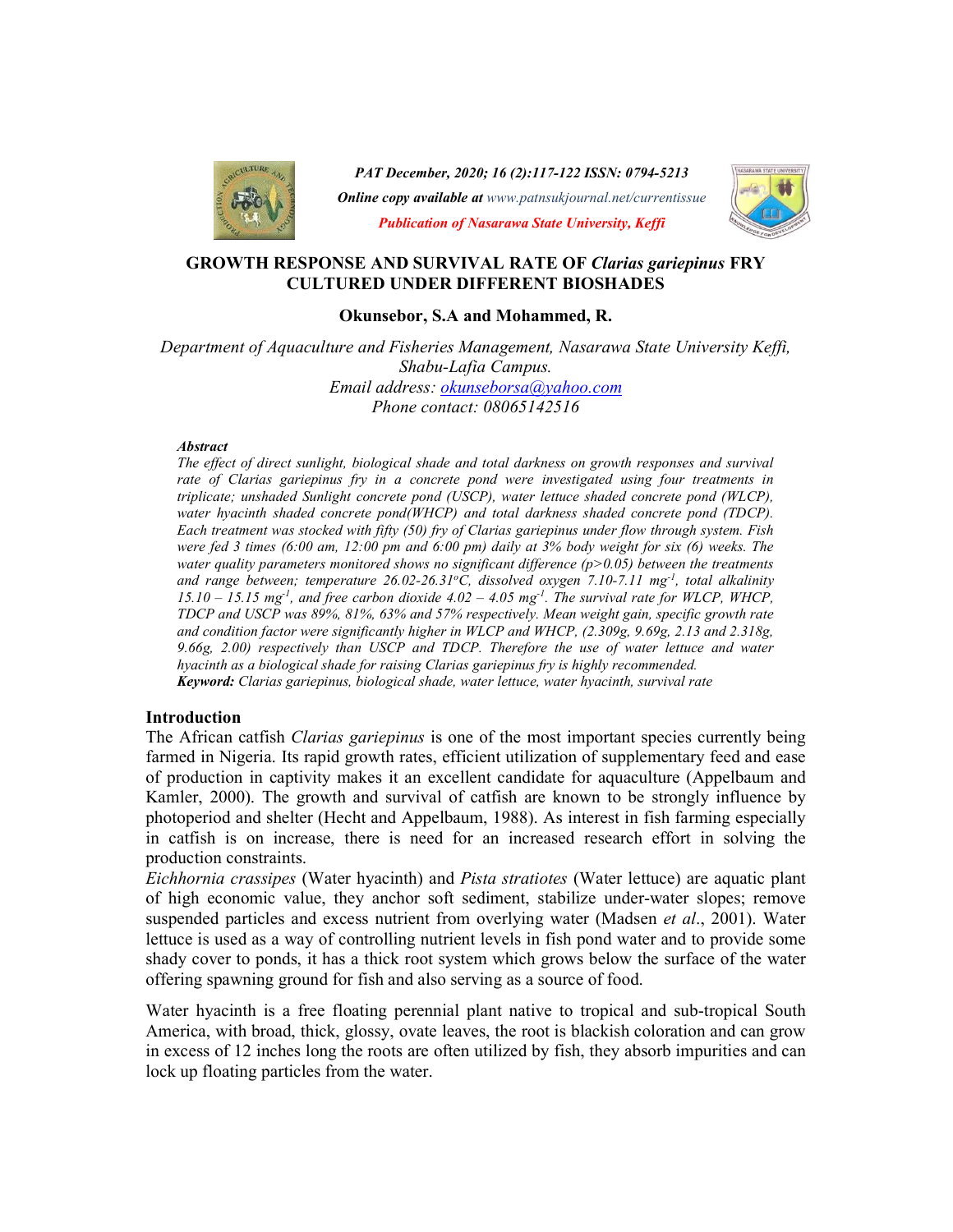One of the simple, low cost techniques that can be used to obtain quality fish seed and faster growth during intense production of catfish is the use of water hyacinth and water lettuce as a bio-shade manipulation (Okunsebor et al., 2016).

The purpose of this study is to find out whether rearing in darkness and the use of biological shade (water hyacinth and water lettuce) could be used as a method to improve survival rate and growth response of C. *gariepinus* fry under cultivation.

# Materials and Method

# Study Area

The experiment was conducted at the Fisheries unit Experimental Farm, Department of Fisheries and Aquaculture Management, Faculty of Agriculture, Nasarawa State University Keffi, Shabu-Lafia Campus. Lafia is located on latitude 8°35'N, Longitude 8°32'E, altitude 181.53m above sea level with mean temperature of 34°C, Relative humidity of 40-86% and average day light of 9-12h (NIMET 2011).

# Experimental Fish

Six hundred  $(600)$  C. gariepinus fry was obtained from the hatchery unit of the Department of fisheries and aquaculture fish farm, acclimatized for a period of seven days, during which they were fed three times daily at 3% of their body weight.

# Experimental Design

The experiment was carried out in four treatments: unshaded sunlight concrete pond (USCP), water lettuce shaded concrete pond (WLCP), water hyacinth shaded concrete pond (WHCP) and total darkness shaded concrete pond (TDCP) in triplicates for the period of six (6) weeks. After acclimatization fish was selected at random and stocked at 50 fry per pond containing 50 litres of borehole water. Prior to stocking, water quality parameters was measured, biometric parameters like total length, standard length and body weight was measured using standard measuring ruler and a digital weighing balance (Metter Toledo AB 34).

Feeding was done 3 times daily (0600, 1200 and 1800) at 3% body weight. Flow through system was ensured through out the period of the experiment, sampling was done at the beginning and end of the experiment to determine the growth response of the fry and mortality was counted and recorded. Water quality parameters was monitored using water testing kits

Parameters measured: the following data were analysed according to Akinwole et al., 2014

- Weight Gain  $(g) = W_f W_i$
- Percentage Mean weight  $Gain(g) = (Wf-Wi) \times 100/Wi$
- Specific Growth Rate (SGR) =  $100 \times (In \text{ wf-In wi})/t$
- Total increase length  $(cm)$  = final total length initial total length
- Condition Factor (CF) =  $100 \times$  [wet body weight (g) / (body length cm)<sup>3</sup>].
- Survival rate  $(SR) = [(final number of fish \times 100)/Initial number of fish]$

Where

 $Wi = Initial weight,$ 

 $Wf = Final$  average weight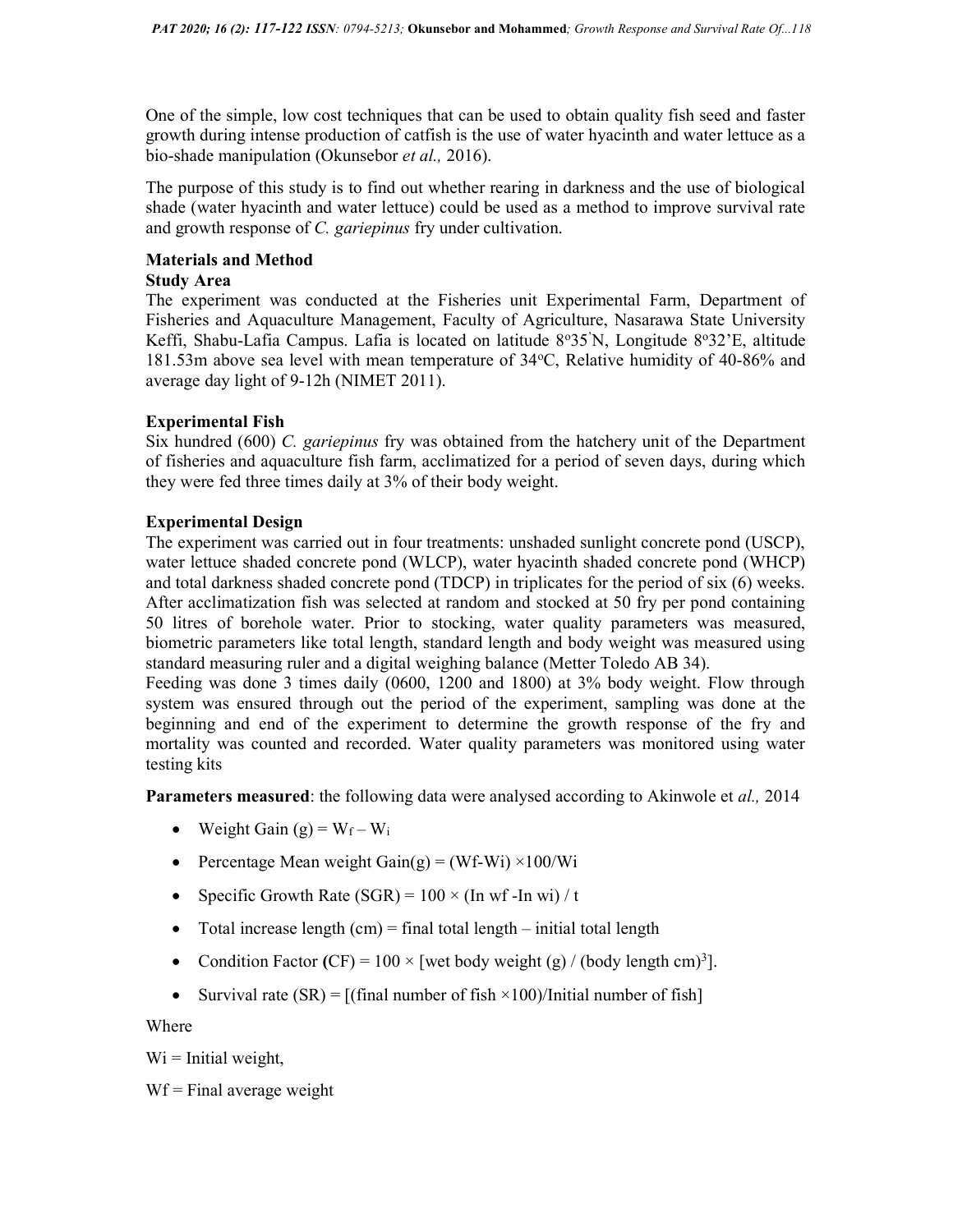## $t =$ Number of days.

## Statistical Analysis

Data Collected was analyzed using Analysis of Variance (ANOVA) and significant mean was separated at 0.05%

# Results

#### Growth performance of C. gariepinus fry under different sunlight shaded condition

The result of the mean weight gained of fry under different shade condition shows significant difference  $(p \le 0.05)$  between the control (USCP) and other treatments the result reveal that the highest mean weight gain 2.318g was obtained in WHCP and the lowest mean weight gained in the TDCP(1.341g).

The highest percentage mean weight gain (5975.0) was obtained in WHCP, while the lowest percentage mean weight gained (3352.5) was recorded in TDCP, this shows that there was no significant different (P>0.05) in percentage mean weight gained among WLCP (5772.5) and WHCP (5795.0) While significant difference ( $p<0.05$ ) occur between the control USCP and other treatments.

The specific growth rate was higher in WLCP  $(9.69\pm0.03)$ , followed by WHCP  $(9.66\pm0.04)$  and lowest was record in TDCP  $(8.38\pm0.03)$ . There was significant difference  $(p<0.05)$  in specific growth rate among the treatments, but there was no significant difference (p>0.05) between WLCP and WHCP. The results obtained are presented in table 1.

The result of the condition factor of C. gariepinus fry under different sunlight condition revealed that, the condition factor was highest  $(2.13\pm0.03)$  in WLCP and lowest  $(0.72\pm0.01)$ in TDCP. There was significant difference  $(P<0.05)$  among all the treatments.

The results are shown in table 1 below.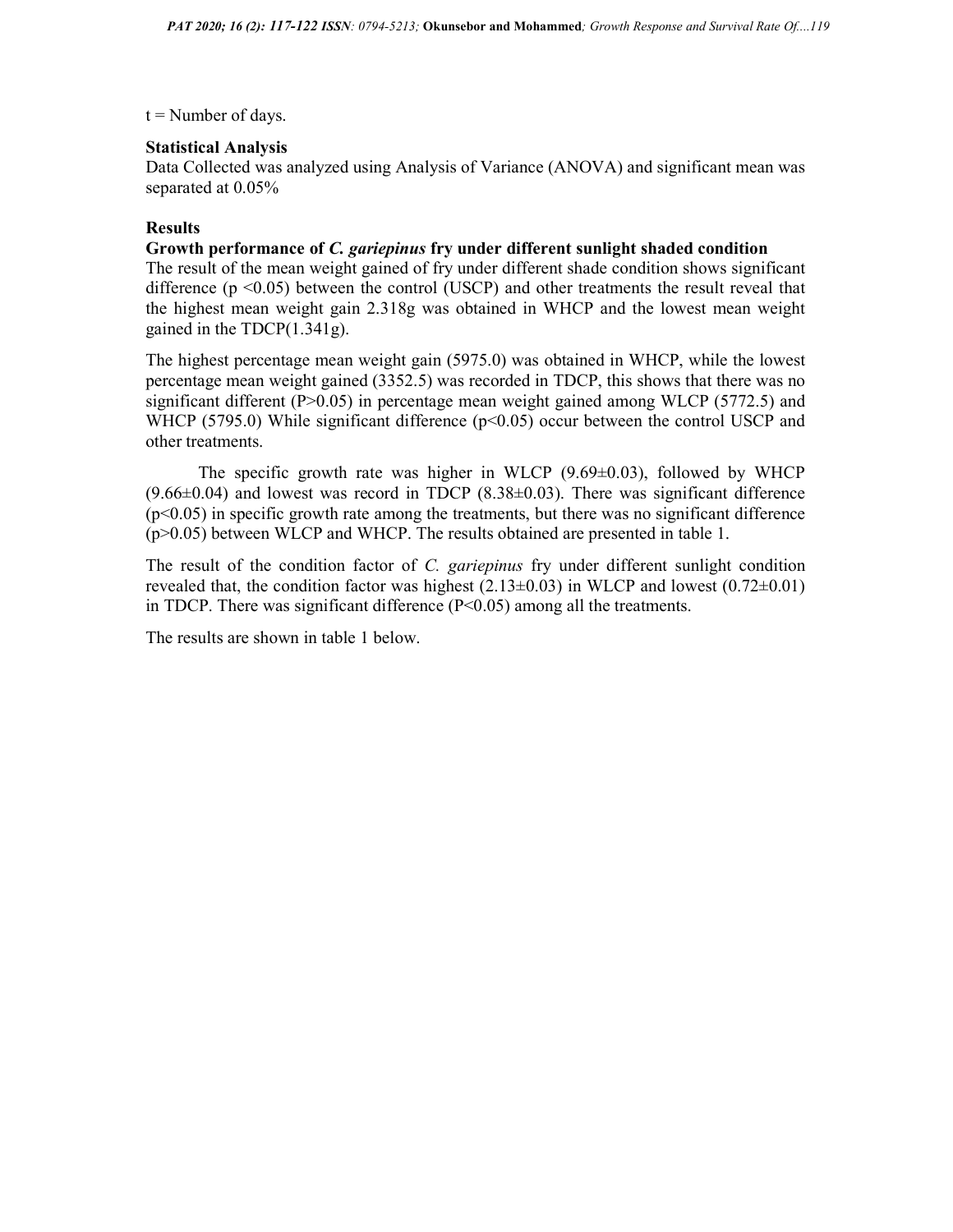Table 1: Growth Parameters and Condition Factor of C. gariepinus Fry under different Bioshade condition

|                            | Treatments                   |                                |                              |                               |  |  |
|----------------------------|------------------------------|--------------------------------|------------------------------|-------------------------------|--|--|
| <b>Growth Parameters</b>   | <b>USCP</b>                  | WLCP                           | <b>WHCP</b>                  | <b>TDCP</b>                   |  |  |
|                            |                              |                                |                              |                               |  |  |
| Final mean weight $(g)$    | $1.802 \pm 0.05^{\rm b}$     | $2.34 \pm 0.03^{\text{a}}$     | $2.358\pm0.04^{\circ}$       | $1.381 \pm 0.02$ <sup>c</sup> |  |  |
| Initial mean weight $(g)$  | $0.04 \pm 0.01$ <sup>a</sup> | $0.04 \pm 0.01$ <sup>a</sup>   | $0.04 \pm 0.01$ <sup>a</sup> | $0.04 \pm 0.01$ <sup>a</sup>  |  |  |
| Mean weight gain $(g)$     | $1.762 \pm 0.004^b$          | $2.309 \pm 0.02^a$             | $2.318 \pm 0.03^{\text{a}}$  | $1.341 \pm 0.01$ <sup>c</sup> |  |  |
| Mean weight gain $(\%)$    | $4405 \pm 5^{\rm b}$         | $5772.5 \pm 0.02^{\mathrm{a}}$ | 5795 $\pm$ 5 <sup>a</sup>    | 3352.5. $\pm 3^{\circ}$       |  |  |
| Specific growth rate $(g)$ | $8.99 \pm 0.07^{\rm b}$      | $9.69 \pm 0.03^{\text{a}}$     | $9.66 \pm 0.04^a$            | $8.38 \pm 0.03$ <sup>c</sup>  |  |  |
| Condition factor           | $0.98 \pm 0.01$ <sup>c</sup> | $2.13 \pm 0.03^a$              | $2.00 \pm 0.01^b$            | $0.72 \pm 0.01$ <sup>d</sup>  |  |  |

Means value with different superscript along the same row are significantly different  $(p<0.05)$ 

Key: USCP=unshaded sunlight concrete pond, WLCP=water lettuce shaded concrete pond, WHCP =water hyacinth shaded concrete pond and TDCP= total darkness shaded concrete pond.

The result of the physico-chemical parameter of the experimental water:

Water temperature and pH in the treatment tanks ranged between  $26.02$ - $26.31$ <sup>o</sup>C and  $7.24$ -7.35, while total alkalinity, dissolved oxygen and carbon dioxide ranged between 15.10- 15.15mg-l, 7.10-7.11mg-l, and 4.02-4.05mg-l, respectively. There was no significant difference (p>0.05) in the physico-chemical parameter of experiment water as show in Table 2 below.

| Table 2: Mean Water Quality Parameters of different treatment |  |  |
|---------------------------------------------------------------|--|--|
|---------------------------------------------------------------|--|--|

| <b>Water Quality Parameters</b> | Treatments      |                                                             |                 |                  |
|---------------------------------|-----------------|-------------------------------------------------------------|-----------------|------------------|
|                                 | <b>USCP</b>     | WLCP                                                        | <b>WHCP</b>     | TDCP             |
| Temperature $({}^{\circ}C)$     |                 | $26.11\pm0.02$ $26.03\pm0.04$ $26.02\pm0.02$ $26.31\pm0.04$ |                 |                  |
| <b>PH</b>                       | $7.35\pm0.02$   | $7.24 \pm 0.03$                                             | $7.25 \pm 0.03$ | $7.34 \pm 0.02$  |
| Total alkalinity $(mg^{-1})$    | $15.15\pm0.03$  | $15.10\pm0.01$                                              | $15.10\pm0.02$  | $15.11 \pm 0.02$ |
| Dissolved oxygen $(mg1)$        | $7.10 \pm 0.02$ | $7.11 \pm 0.03$                                             | $7.10 \pm 0.02$ | $7.11 \pm 0.02$  |
| Carbon dioxide $(mg^{-1})$      | $4.05 \pm 0.03$ | $4.02 \pm 0.03$                                             | $4.05 \pm 0.02$ | $4.05 \pm 0.02$  |

Survival rate of C. gariepinus fry exposed to different sunlight shaded condition.

The survival rate of fry was highest (89%) in WLCP and (81%) in WHCP. Lowest survival rate (57%) was recorded in USCP. The result indicated significant difference in survival rate among the treatments, Results is shown in figure 2 below.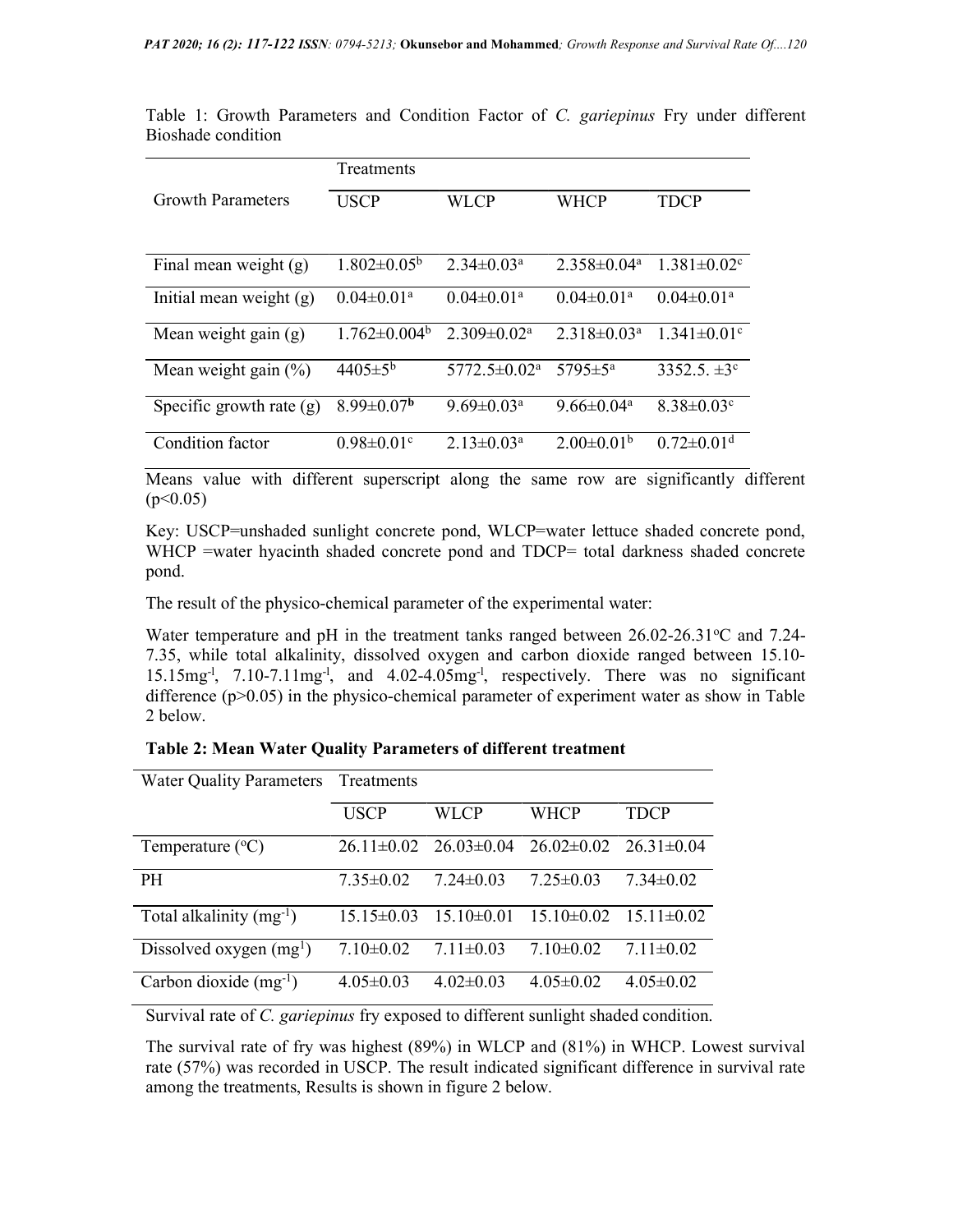



#### **Discussion**

The result of this study on the growth performance of C. gariepinus fry indicated that there was progressive increase in mean weight, % MWG and SGR of fry reared in WHCP and WLCP as compared to TDCP and USCP this was probably due to better feed conversion efficiency (Almazan-rueda *et al.*, 2005). The reduction of stress, as well as suppression of locomotory activities, and the biological covering that protect against predators, help enable conservation of more energy, which normally would have been expended on these metabolic activities to be converted to growth (britz and pienear 1992).

Okunsebor et al., (2016) also reported that C. gariepinus fingerlings performed better in terms of growth performance, condition factor and survival rate under biological shades. Hecht and Appelbaum, (1992) reported that the provision of shelter and reduced light improved growth rate in both low and high light density treatment used on C. *gariepinus* fingerlings

The value of condition factor was found to be lowest  $(K=0.72+0.50)$  in TDCP regime. Luciano et al., (2009) observed that condition factor of *Odentesthes orgentinensis* larvae reared was higher ( $p<0.05$ ) Than larvae reared in dark at 12L:12D, they however concluded that significantly reduced growth and condition factor of fish larvae reared in the dark was due to reduced feed consumption as a result to lower encounter with prey.

The ranges of water quality parameters measured in the experiment were normal for culture of the fish species (Boyd 1979) and thus could not be implicated in the significant growth responses recorded in the four treatments. The temperature range recorded in the study 26.02- 26.31 $\degree$ C were within the range for optimum growth of C. Gariepinus fry, Boyd and Frobish (1990) observed that warm water fish grows best at temperature between 25 and  $27^{\circ}$ C. The pH range of 7.24-7.35 recorded in the study falls within the recommended range of 6.5 -9.0 (Boyd and Lichtkopper 1979).

High survival rate was record in WLCP and WHCP compared to TDCP and USCP with significant difference  $(P<0.05)$  in survival rate among the treatments this agreed with the findings of (Appelbaun and Kamler 2000) who reported that survival rate of C. *gariepinus* juveniles was found to be suppressed by light but in contrast with Britz and pienaar (1992) who did not detect any difference in survival rate of C. *gariepinus* larvae reared for 13 days